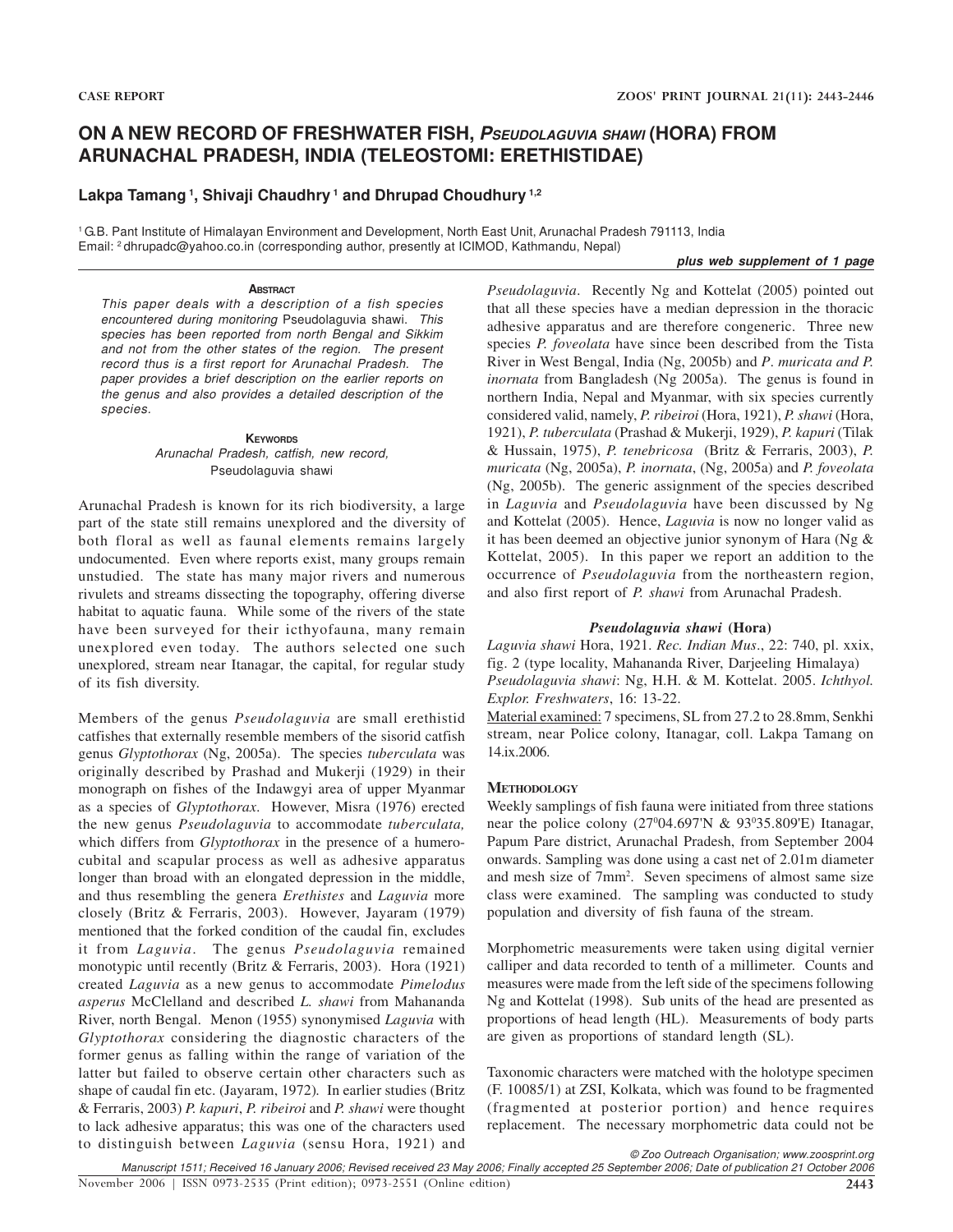|  |  |  | Table 1. Morphometric comparison of Pseudolaguvia shawi and Pseudolaguvia ribeiroi with that of present collection |  |  |  |
|--|--|--|--------------------------------------------------------------------------------------------------------------------|--|--|--|
|  |  |  |                                                                                                                    |  |  |  |
|  |  |  |                                                                                                                    |  |  |  |

|                                 | P. shawi<br>(Ng, 2005a) | P. ribeiroi<br>(Ng, 2005a) | P. shawi<br>(F. 10085/1)<br>(Holotype) | <b>Present collection</b><br>$(n = 7)$ (Mean + SE) |
|---------------------------------|-------------------------|----------------------------|----------------------------------------|----------------------------------------------------|
| <b>SL</b>                       | 23.1                    | 24.6                       |                                        | $28.25 + 0.23$                                     |
| In $%$ SL                       |                         |                            |                                        |                                                    |
| Predorsal length                | 45.0                    | 45.5                       |                                        | $11.76 + 0.22(41.6)$                               |
| Preanal length                  | 69.7                    | 70.3                       |                                        | $19.50 + 0.10(69.0)$                               |
| Prepelvic length                | 51.9                    | 51.2                       |                                        | $13.96 \pm 0.14$ (49.4)                            |
| Prepectoral length              | 25.5                    | 23.6                       |                                        | $6.77 + 0.25$ (24.0)                               |
| Length of dorsal fin base       | 13.4                    | 16.7                       |                                        | $3.59 + 0.09(12.7)$                                |
| Dorsal fin spine length         | 14.3                    | 15.0                       |                                        | $3.92 \pm 0.16$ (13.9)                             |
| Length of anal fin base         | 13.9                    | 15.9                       |                                        | $3.79 + 0.07(13.4)$                                |
| Pelvic fin length               | 16.0                    | 15.4                       |                                        | $1.42 \pm 0.09$ (14.9)                             |
| Pectoral fin length             | 24.2                    | 22.4                       |                                        | $6.65 + 0.13(23.5)$                                |
| Pectoral fin spine length       | 18.6                    | 18.3                       |                                        | $4.95 + 0.17(17.5)$                                |
| Caudal fin length               | 19.5                    | 26.0                       |                                        | $5.19 + 0.28(18.4)$                                |
| Length of adipose fin base      | 17.7                    | 13.0                       |                                        | $4.35 + 0.05(15.4)$                                |
| Caudal peduncle length          | 16.0                    | 17.9                       |                                        | $4.81 + 0.17(17.0)$                                |
| Caudal peduncle depth           | 7.4                     | 6.9                        |                                        | $2.45 + 0.07$ (8.7)                                |
| Body depth at anus              | 14.3                    | 14.6                       |                                        | $4.78 \pm 0.16$ (16.9)                             |
| <b>Head Length</b><br>In $%$ HL | 6.8                     | 7.2                        | 6.6                                    | $7.98 + 0.17$                                      |
| Head width                      | 77.9                    | 77.8                       | 71.2                                   | $6.05 + 0.15(75.8)$                                |
| Head depth                      | 60.3                    | 62.5                       | 58.9                                   | $5.13 \pm 0.08$ (60.3)                             |
| Snout length                    | 51.5                    | 55.6                       | 48.4                                   | $3.88 + 0.09(48.6)$                                |
| Interorbital distance           | 32.4                    | 34.7                       | 34.7                                   | $2.51 + 0.05(31.5)$                                |
| Eye diameter                    | 13.2                    | 9.7                        | 12.5                                   | $1.08 + 0.04$ (13.5)                               |

\* Values in parenthesis represent percentage

collected, only sub units of head could be taken (Table 1). The proper taxonomic validation was done using morphometric data taken by H.H. Ng from University of Michigan.

All specimens were preserved in 10% formalin and deposited in GBPIHED, N.E. Unit, Itanagar (Collection No. GBP-NE/FF/21 dated 14/09/04).

#### **Diagnosis**

*P. shawi* differs from its congeners *P. ribeiroi* in having a smooth dorsal spine and pectoral fins with weak to no serration. This is opposed to the prominent serration of the pectoral fin in *P. ribeiroi* (Jayaram, 1979).

However, *P. shawi* differs from *P. kapuri* in having a shorter adipose-fin base (15.4% SL vs 17.1-20.6%SL) (Ng, 2005b); and from *P. tuberculata* in having the shorter adipose fin (vs. reaching) the base of the dorsal-fin-ray (Ng, 2005b). *P. foveolata* is unique among congeners as the shape of the thoracic adhesive apparatus being considerably shorter (extending to the middle of the pectoral fin base vs. extending to midway between the base of the last pectoral fin ray and the base of the pelvic fin) and also have considerably wider median depression in the thoracic adhesive apparatus (Ng, 2005b). *P. muricata* can be distinguished from congeners by its elongate dorsal and pectoral fin spines (Ng, 2005a). *P. inornata* can be distinguished from congeners in having a uniform colouration with a pale mid-dorsal stripe and brown sub marginal stripes on each lobe of the caudal fin (Ng, 2005a). From *P. tenebricosa* in having shorter head width (75.8% HL vs. 82.5-87.5% HL) and also shorter caudal fin length (18.4% SL vs. 25.4-30.4% SL) (Britz & Ferraris, 2003).

### **DESCRIPTION**

D. I/5-6; P. I/6-7; V i/5; A i/8. Head depressed, body moderately compressed beyond pectoral base. Mouth subterminal with broad fleshy lips. Upper lip continuing into maxillary barbels. Four pairs of barbels; maxillary barbels extending to the anterior base of pectoral fin. Maxillary and outer mandibular barbels annulated with black and white colour while inner mandibular barbels are almost white (Fig. 1; Image 1<sup>w</sup>). Nasal barbel triangular in shape and nearly reach orbit. Branchiostegal rays six and united at isthmus. Cubito-humeral process somewhat smooth and significantly less prominent than in *P. ribeiroi*. Three white bony tubercles near gill openings and two tubercles just below dorsal spine, but these tubercles appear to be fainter than those of *P*. *ribeiroi*. Minute dark spot scattered ventrally and laterally. Body almost smooth posteriorly and slightly rough on head. Skin weakly tuberculated.

Dorsal profile rising evenly from tip of snout to origin of dorsal fin and then sloping gently ventrally to end of caudal peduncle. Ventral profile flat to anal fin base, then sloping gently dorsally to end of caudal peduncle. Dorsal spine strong, smooth anteriorly and feebly serrated posteriorly at the tip. Pectoral fin with strong spine, bearing five to six serrae on the inner face; outer face serration is very minute and mostly covered with skin and are prominent when skin is removed. Pelvic fin origin almost behind vertical from last ray of dorsal fin, distinctly nearer caudal fin base than to tip of snout. Adipose fin short. Thorax and anterior portion of abdomen flattened ventrally with adhesive organ (Fig. 2) longer than broader, having longitudinal unculiferious ridges with central median depression and adhesive apparatus is feebly developed in small individual.

w See Image 1 on the web at www.zoosprint.org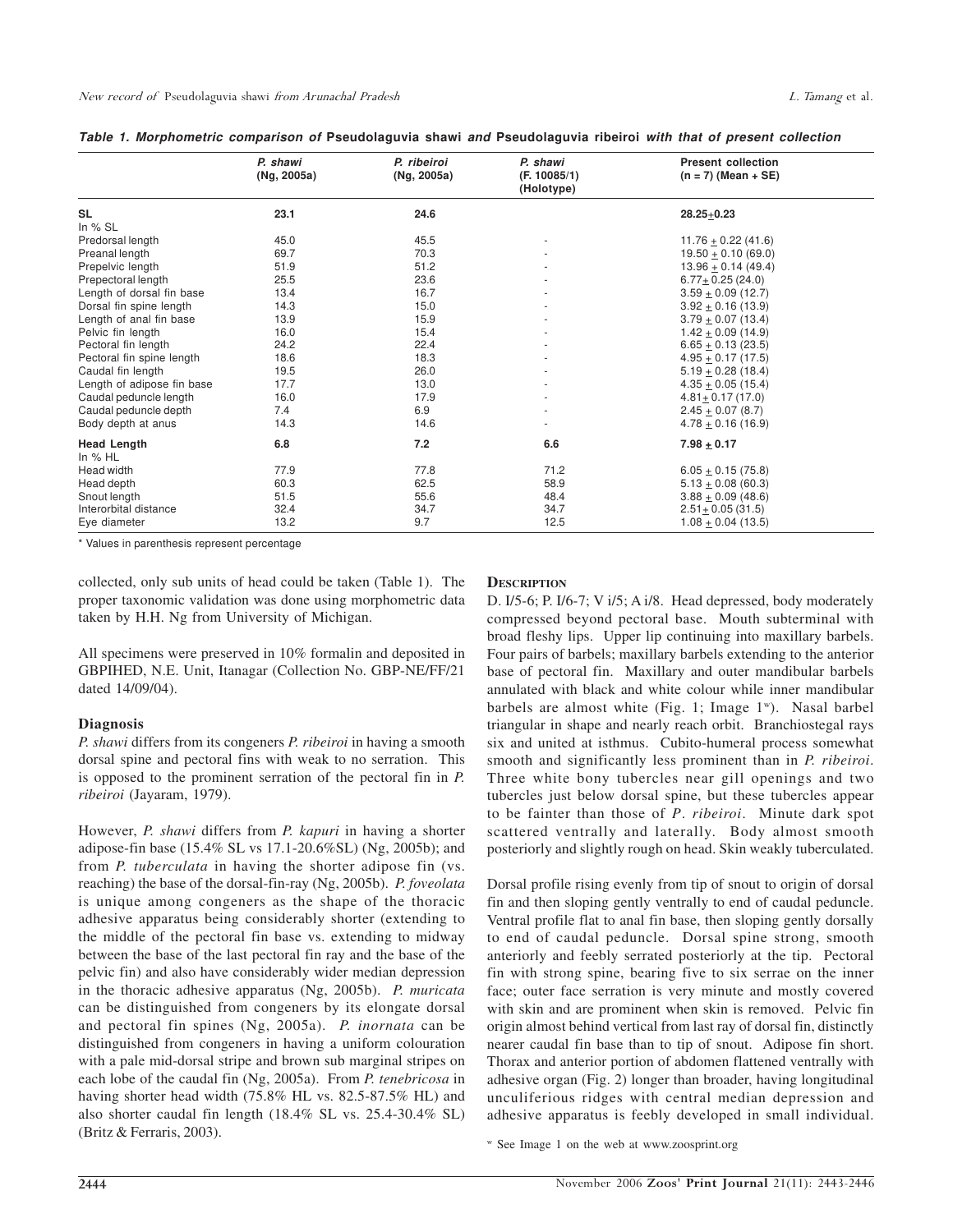Caudal fin lunate or semicircular in mature individuals with upper lobe in most specimens slightly longer than lower lobe whereas deeply bifurcate in small individual.

#### **Colouration**

Colour of the species varies according to the microhabitat. Dark brown to light brown above, dirty white below, with two white bands, one below the dorsal fin base and another below the adipose fin base, former broader than latter. Dorsal fin dark brown except for light posterior seam. Pelvic fin mostly hyaline, with dark basal area and narrow dark streak sub distally. Adipose fin dark brown with lighter seam. Anal fin with dark base and narrow band that forms a half circle enclosing an almost round central hyaline area; distal parts of anal fin also hyaline. Caudal fin dark brown except for two central hyaline windows in dorsal and ventral lobes.

In 10% formalin the specimen becomes hard and the colour changes to light white dorsally and almost dirty white ventrally. Outer membrane of adhesive apparatus fades out. The colour of the specimen changes to dark dorsally and laterally when removed from formalin and dried.

#### **Microhabitat**

The fish was found in the streams of subtropical area at an altitude of 600m. The stream comprised of boulders, and sandy and pebbly bottom. The species is found more during floods because the microhabitat of the fish is under small pebbles and stones. It feeds on small insects, debris and algae. During heavy floods the fish moves toward the banks due to movement of boulders and pebbles and shooting of sand particles which compells them to migrate towards bank where the flow of water is slower and hence the force of the current low. The adhesive apparatus helps the individuals to obtain anchorage against the fast flow of water. Central median depression of adhesive apparatus seems to play an important role in attaching the fish with substratum forming a vacuum to control the water current. The pectoral fins of the species are serrated posteriorly with the tips curved backwards. This helps the individual to obtain leverage to move forward and also sideways while moving between the small stones and pebbles.

#### **DISTRIBUTION**

India - Tista river system Darjeeling Himalaya and Sikkim. The species also occurs in Mahananda River in north Bengal. The present study reveals its possible distribution into the northeast and possibly into the Brahmaputra river system.

### **DISCUSSION**

The diagnostic character of our collected specimens matches in all respects to *P. shawi* in having dorsal spine smooth and most of the morphometric data of Ng (2005a).

Some erethistids, such as *Conta conta* (Hamilton), *P. ribeiroi* Hora, *P. kapuri* Tilak and Husain, and *P. tuberculata* (Prashad & Mukerji) possess a thoracic adhesive apparatus formed by longitudinal skin folds densely covered with unculi (Roberts, 1982), that closely resembles a similar apparatus in the sisorid



**Figure 1. Lateral view of Pseudolaguvia shawi**



**Figure 2. Adhesive apparatus showing median depression**

genus *Glyptothorax*. In both groups, the thoracic adhesive disc appears to be an adaptation to life in fast flowing waters (Hora, 1930; de Pinna, 1996) and probably ensures anchorage on rocks and boulders against the fast flowing water. In *Pseuolaguvia* with proportion to its body size, the adhesive apparatus looks feebly developed, whereas in *Glyptothorax* it is prominent as *Glyptothorax* is bigger in size.

*Pseudolaguvia shawi*, regularly appeared in the catches from September 2004 onwards until the end of January 2005. The fishes again reappeared from June 2005 onwards and have been regularly captured until January 2006 end. Thus, there seems to be a period between February to May when individuals of the species seem to disappear from the study site. Although *P. shawi* specimens were regularly captured in these months, their numbers were always found to be low, with two to three